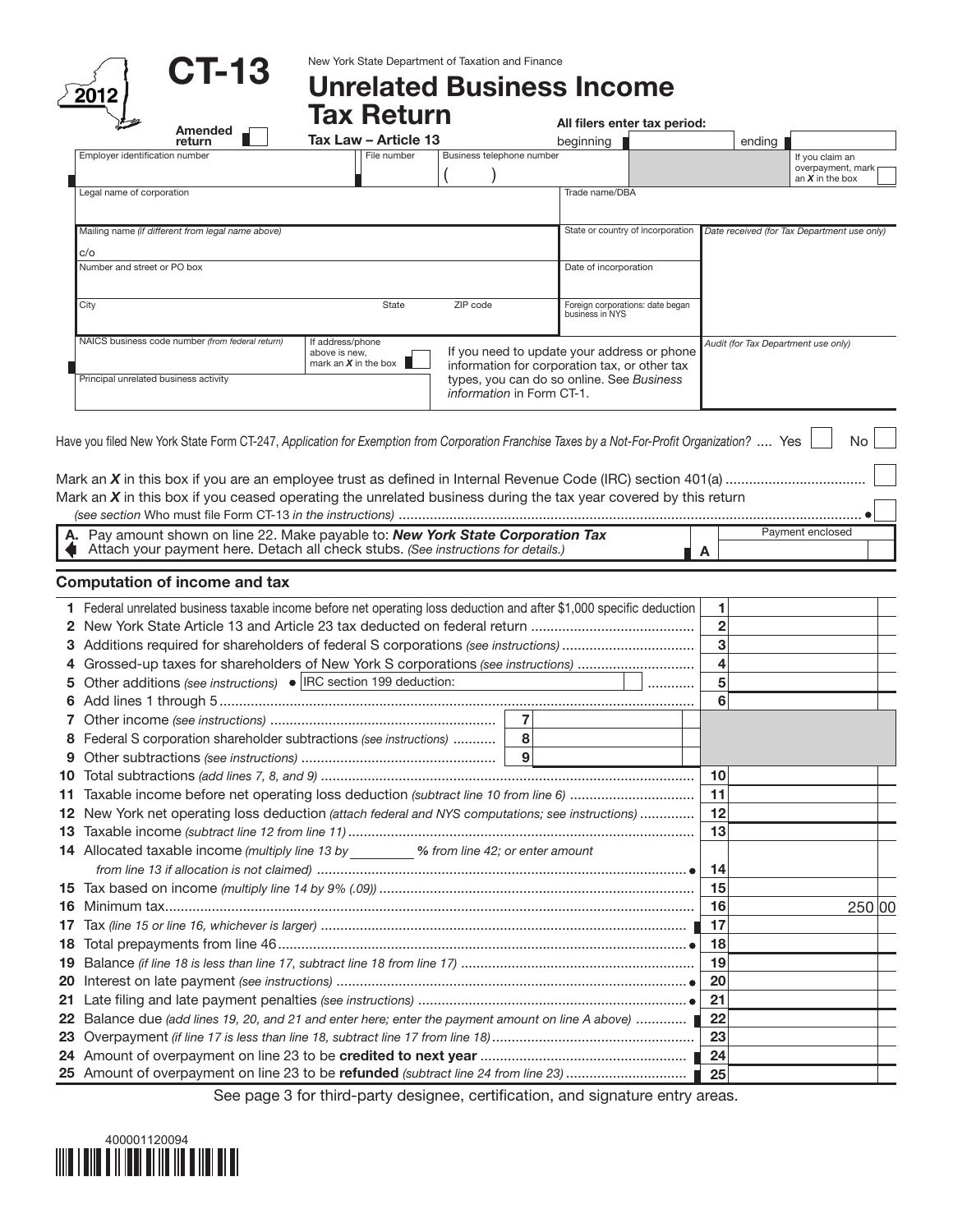| Have you been audited by the Internal Revenue Service in the past 5 years? Yes                                                                                                                  |    |                | No.             |  |  | If Yes, list years: |               |                                                |
|-------------------------------------------------------------------------------------------------------------------------------------------------------------------------------------------------|----|----------------|-----------------|--|--|---------------------|---------------|------------------------------------------------|
| Federal return was filed on: 990-T<br>Other:                                                                                                                                                    |    |                |                 |  |  |                     |               | Attach a complete copy of your federal return. |
| Schedule A - Unrelated business allocation                                                                                                                                                      |    |                |                 |  |  |                     |               |                                                |
| If you did not maintain a regular place of business outside New York State, leave this schedule blank. A regular place of                                                                       |    |                |                 |  |  |                     |               |                                                |
| business is any office, factory, warehouse, or other space regularly used by the taxpayer in its unrelated business. If you                                                                     |    |                |                 |  |  |                     |               |                                                |
| claim this allocation, attach a list of each place of business, the location, nature of activities, and number and duties of employees.                                                         |    |                |                 |  |  |                     |               |                                                |
|                                                                                                                                                                                                 |    |                |                 |  |  | в                   |               |                                                |
| Average value of:                                                                                                                                                                               |    | New York State |                 |  |  | Everywhere          |               |                                                |
|                                                                                                                                                                                                 | 26 |                |                 |  |  |                     |               |                                                |
|                                                                                                                                                                                                 | 27 |                |                 |  |  |                     |               |                                                |
|                                                                                                                                                                                                 | 28 |                |                 |  |  |                     |               |                                                |
| 29 Other tangible personal property owned (see instructions)                                                                                                                                    | 29 |                |                 |  |  |                     |               |                                                |
|                                                                                                                                                                                                 | 30 |                |                 |  |  |                     |               |                                                |
|                                                                                                                                                                                                 |    |                |                 |  |  |                     | 31            | $\%$                                           |
| Receipts in the regular course of business from:                                                                                                                                                |    |                |                 |  |  |                     |               |                                                |
| 32 Sales of tangible personal property shipped to points within                                                                                                                                 |    |                |                 |  |  |                     |               |                                                |
|                                                                                                                                                                                                 | 32 |                |                 |  |  |                     |               |                                                |
|                                                                                                                                                                                                 | 33 |                |                 |  |  |                     |               |                                                |
|                                                                                                                                                                                                 | 34 |                |                 |  |  |                     |               |                                                |
|                                                                                                                                                                                                 | 35 |                |                 |  |  |                     |               |                                                |
|                                                                                                                                                                                                 | 36 |                |                 |  |  |                     |               |                                                |
|                                                                                                                                                                                                 | 37 |                |                 |  |  |                     |               |                                                |
|                                                                                                                                                                                                 |    |                |                 |  |  |                     | 38            | $\%$                                           |
| 39 Wages, salaries, and other compensation of employees                                                                                                                                         |    |                |                 |  |  |                     |               |                                                |
| (except general executive officers; see instructions)                                                                                                                                           | 39 |                |                 |  |  |                     |               |                                                |
|                                                                                                                                                                                                 |    |                |                 |  |  |                     | 40            | $\%$                                           |
|                                                                                                                                                                                                 |    |                |                 |  |  |                     | 41            | %                                              |
|                                                                                                                                                                                                 |    |                |                 |  |  |                     | 42            | $\frac{0}{0}$                                  |
| Composition of prepayments claimed on line 18*                                                                                                                                                  |    |                | Date paid       |  |  |                     | <b>Amount</b> |                                                |
|                                                                                                                                                                                                 |    |                | 43              |  |  |                     |               |                                                |
|                                                                                                                                                                                                 |    |                |                 |  |  |                     |               |                                                |
|                                                                                                                                                                                                 |    |                |                 |  |  |                     |               |                                                |
|                                                                                                                                                                                                 |    |                | 44 <sub>c</sub> |  |  |                     |               |                                                |
|                                                                                                                                                                                                 |    |                |                 |  |  | 45                  |               |                                                |
|                                                                                                                                                                                                 |    |                |                 |  |  | 46                  |               |                                                |
| * Taxpayers subject to the unrelated business income tax are not required to make estimated tax payments.<br>If you did make these unrequired payments, report them on lines 44a, 44b, and 44c. |    |                |                 |  |  |                     |               |                                                |

## Amended return information

If filing an amended return, mark an *X* in the box for any items that apply and attach documentation.